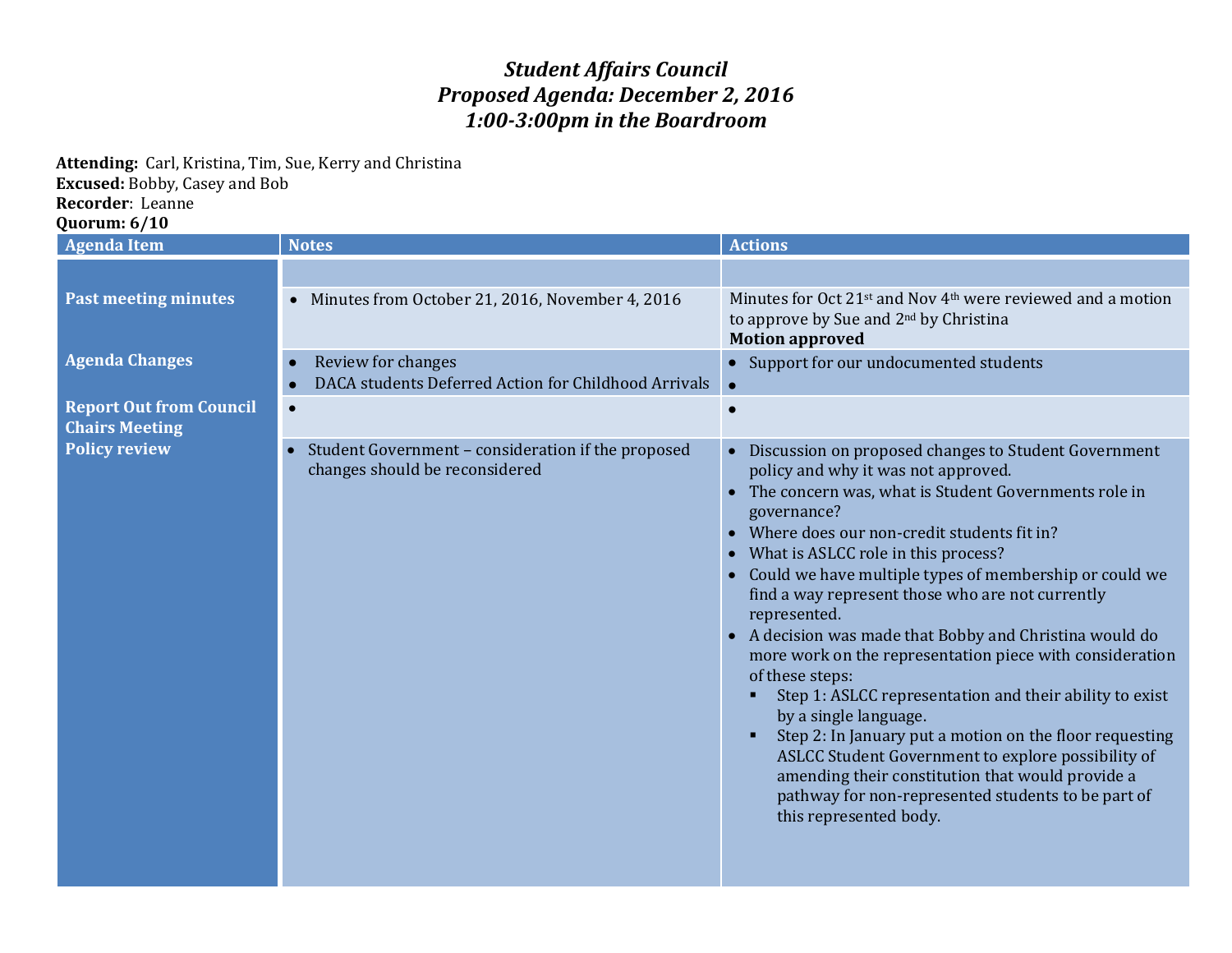| <b>Procedure Review</b>        | Directory Information - what to include directory items<br>$\bullet$                          | • The college received a public records (like) request<br>wanting information on our entire student directory.<br>• We have processes on releasing student information, we<br>are concerned about that there has been no<br>communication with students.<br>This request led us to look at the directory information and<br>what could or could not be listed which is all governed<br>under the FERPA act.<br>This procedure does not require governance action to<br>$\bullet$<br>change.<br>Concern about the email addresses<br>Directory information is information the college can give<br>out without the student's permission.<br>• There is a way for students to be exempt from Directory<br>Information.<br>Kerry asked the SAC Committee members if anyone has<br>concerns about removing Directory Information including<br>email addresses.<br>Sue askedThis is information that is on record? It's not<br>$\bullet$                                                                                |
|--------------------------------|-----------------------------------------------------------------------------------------------|-------------------------------------------------------------------------------------------------------------------------------------------------------------------------------------------------------------------------------------------------------------------------------------------------------------------------------------------------------------------------------------------------------------------------------------------------------------------------------------------------------------------------------------------------------------------------------------------------------------------------------------------------------------------------------------------------------------------------------------------------------------------------------------------------------------------------------------------------------------------------------------------------------------------------------------------------------------------------------------------------------------------|
| <b>Appointment by position</b> | Discussion as to whether we should considering<br>$\bullet$<br>appointing members by position | accessible? Correct it is only internal<br>Are we representing Student Affairs and Student broadly<br>enough?<br>What is Student Affairs at Lane?<br>$\bullet$<br>We have a functional unit which is represented by SA<br>$\circ$<br>which Kerry over see's which include different deans<br>and staff.<br>There are other Units which do Student Affairs work<br>$\circ$<br>which are not there, like athletics and Intl' programs.<br>The Student Affairs Council existed before the Student<br>$\circ$<br>Affairs Unit.<br>As we develop our Strategic Plan, how does this<br>$\circ$<br>influence other Student Affairs entities? There are<br>about 45 functional areas that have been defined as<br>Student Affairs affiliated units.<br>SAC is only represented by the SA unit<br>$\circ$<br>So the question is<br>$\circ$<br>Do we (SAC) want to consider broaden out our<br>representation by appointment to include some of<br>the Student Affairs affiliated units like athletics or<br>Intl' program? |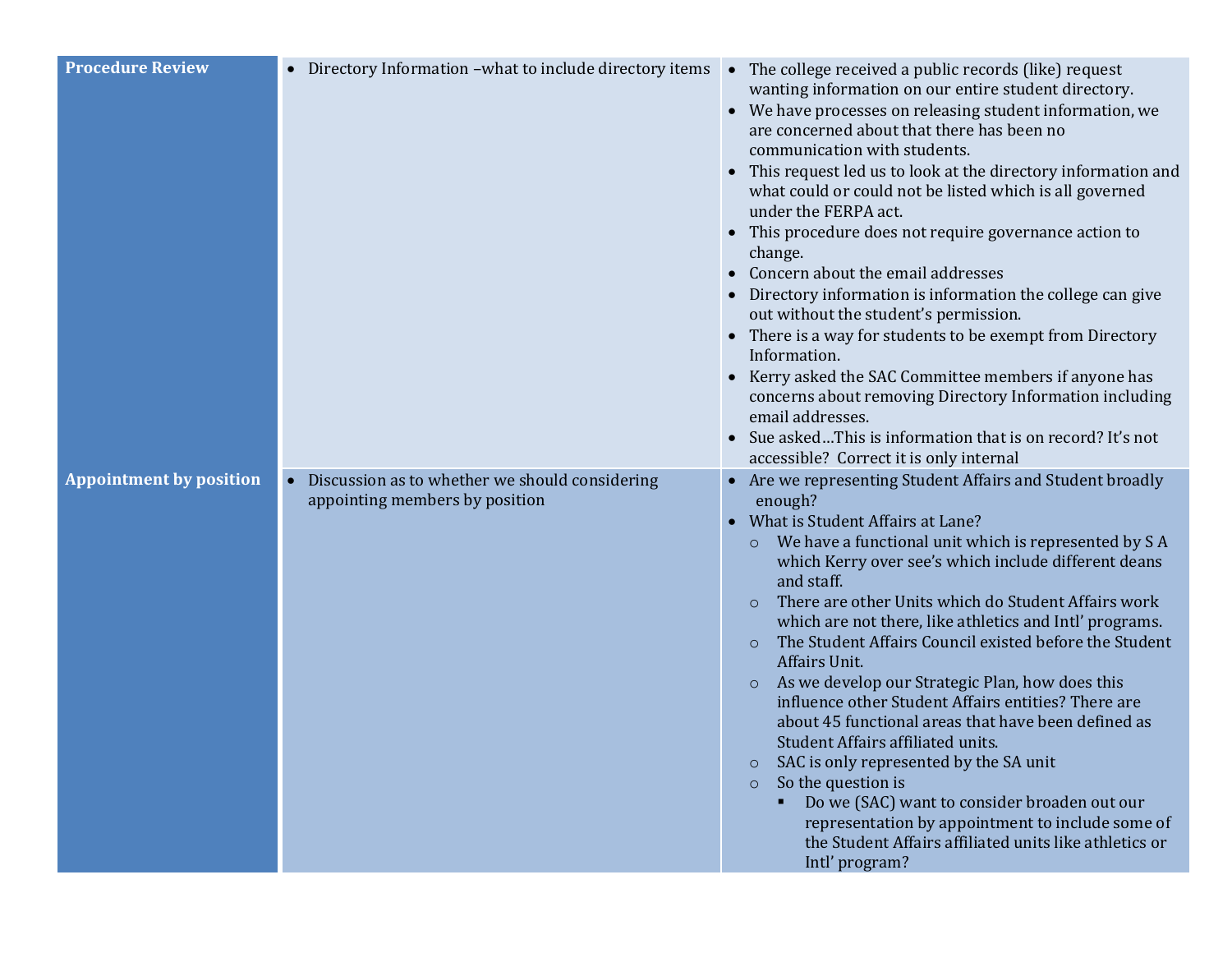|                                                          |                                                  | Or do we want to appoint some student by position<br>to get some participation from our non-credit<br>students, ABSE, ESL or ALS.<br>We can do up to 4 appointments by position.<br>Possibilities are: Athletics, Intl' Prog, ABSE, ESL,<br>ALS, Tutoring, Campus Safety, Career Services,<br>Food Service, Health Promotions, CO-OP, and<br>Student Media.<br>It would be worth seeing if we could find people the<br>$\circ$<br>only hesitation would be the more we increase the<br>amount of committee members then the amount of<br>members to reach quorum would increase. We would<br>need to choose our perspective members carefully to<br>ensure commitment and attendance.<br>At its conception, what was the original intent was as<br>$\circ$<br>the understanding of Student Affairs, as it has evolved<br>may not be relevant anymore.<br>Should we define it now currently for ourselves and<br>$\circ$<br>then move forward.<br>Kerry will have a conversation with Craig Taylor who<br>$\circ$<br>can give some history about the Student Affairs<br>Council.<br>The challenge is, finding out who was our constituency,<br>$\circ$<br>in terms of function of units at Lane and or students.<br>How can we progress with our strategic plan until we<br>$\circ$<br>know who we serve and represent.<br>For clarity, if that would leave some key players out<br>$\circ$<br>would there be an opportunity to expand that<br>understanding?<br>It would potential impact policy.<br>$\circ$ |
|----------------------------------------------------------|--------------------------------------------------|--------------------------------------------------------------------------------------------------------------------------------------------------------------------------------------------------------------------------------------------------------------------------------------------------------------------------------------------------------------------------------------------------------------------------------------------------------------------------------------------------------------------------------------------------------------------------------------------------------------------------------------------------------------------------------------------------------------------------------------------------------------------------------------------------------------------------------------------------------------------------------------------------------------------------------------------------------------------------------------------------------------------------------------------------------------------------------------------------------------------------------------------------------------------------------------------------------------------------------------------------------------------------------------------------------------------------------------------------------------------------------------------------------------------------------------------------------------------------------------------------------------|
| <b>Recommendations to</b><br><b>Philosophy statement</b> | • Elicited feedback from student affairs meeting | • We are still trying to figure out Who / What is Student<br>Affairs<br>• Again there are 2 things Student Affairs as a functional<br>unit and then there is Student Affairs - nonfunctional unit<br>• Yes we do need to define it but we need to not to be too<br>specific but define what all the areas within Student Affairs<br>do in a concise clause.<br>Continued discussion on the Philosophy statement and<br>changes with be presented at the Jan 20 <sup>th</sup> meeting.                                                                                                                                                                                                                                                                                                                                                                                                                                                                                                                                                                                                                                                                                                                                                                                                                                                                                                                                                                                                                        |
| <b>Additional items</b>                                  | Next meeting                                     |                                                                                                                                                                                                                                                                                                                                                                                                                                                                                                                                                                                                                                                                                                                                                                                                                                                                                                                                                                                                                                                                                                                                                                                                                                                                                                                                                                                                                                                                                                              |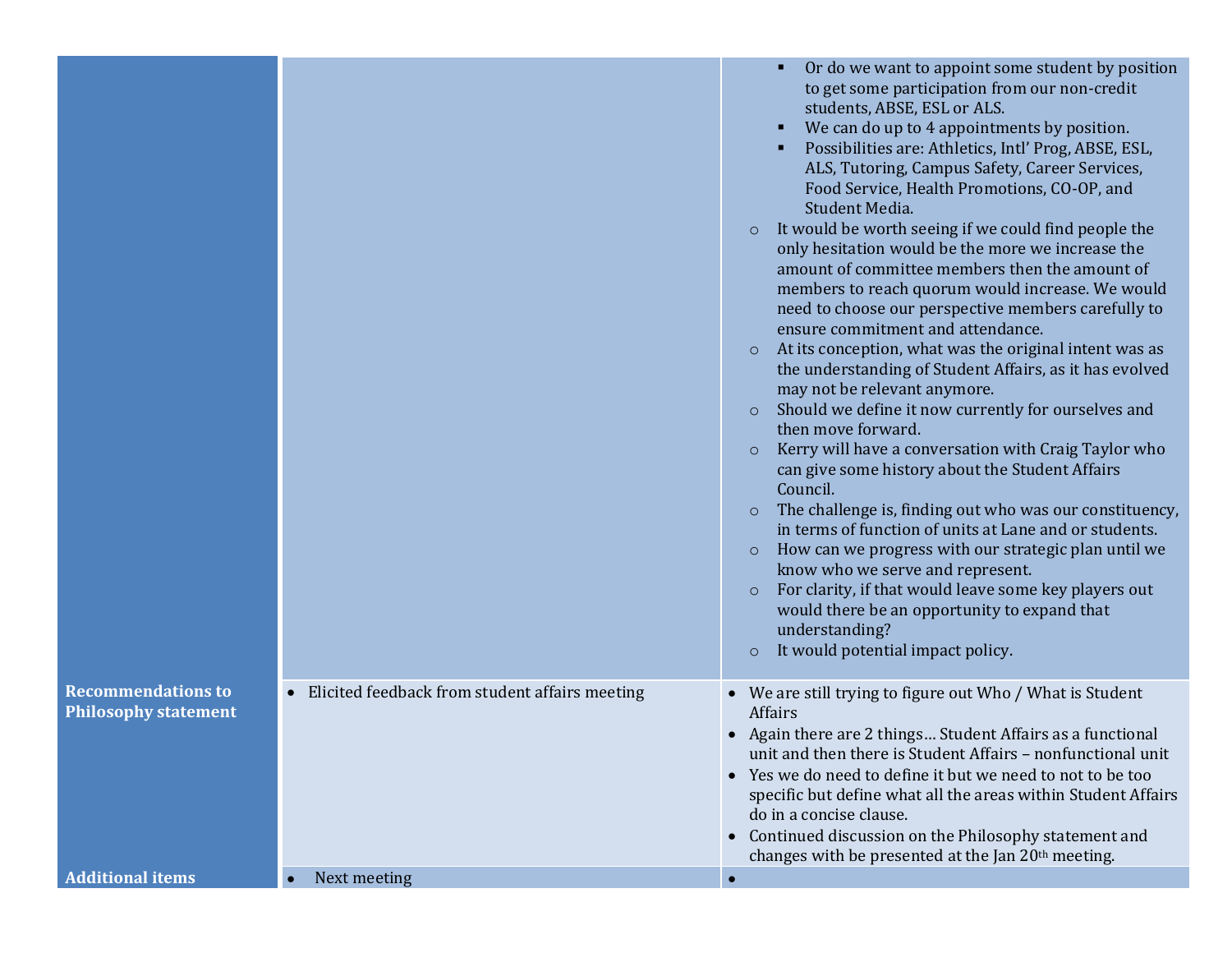| At the all council meeting Kristina presented the SAC<br>work plan | 2 questions were asked of Student Affairs Council in<br>$\bullet$<br>relationship to our work plan.<br><b>Question from Greg Evans</b><br>$\circ$<br>How do we reframe our relationships with the<br>community and what role does Student Affairs play<br>in the processes?<br>We have a core theme of responsive community<br>engagement.<br>How do we know that the partnerships we have<br>are actually serving students?<br>Kerry thought that this question may be for Student<br>$\circ$<br>Affairs but not a governance question.<br>A majority of our partnerships are affiliated with<br>academic programs.<br>We would get incredible push back in Student Affairs<br>if we encroach on instructional issues?<br>Kerry will have a follow up conversation with Greg to<br>seek clarity.<br>How do we create community with online and distance<br>$\circ$<br>learning students?<br>As we develop our strategic plan we could emphasize<br>reaching out to our on line and distance learning<br>students. |
|--------------------------------------------------------------------|--------------------------------------------------------------------------------------------------------------------------------------------------------------------------------------------------------------------------------------------------------------------------------------------------------------------------------------------------------------------------------------------------------------------------------------------------------------------------------------------------------------------------------------------------------------------------------------------------------------------------------------------------------------------------------------------------------------------------------------------------------------------------------------------------------------------------------------------------------------------------------------------------------------------------------------------------------------------------------------------------------------------|
| DACA students Deferred Action for Childhood Arrivals               | At the Board Meeting in November<br>$\bullet$<br>o A group of students presented a list of "Asks" to the<br>college in regards to supporting students who are<br>undocumented and / or a DACA Students.<br>The Executive Team is working on a response to the<br>$\circ$<br>students.<br>The students concerns stem from the results of the<br>$\circ$<br>recent election and what will happen to<br>undocumented individuals all over the country.<br>Oregon is a sanctuary state.<br>$\circ$<br>Most of the requests from students are what Colleges<br>$\circ$<br>& Universities already do largely because there is<br>federal protection under FERPA.<br>We don't release information<br>• We don't have law enforcement of campus                                                                                                                                                                                                                                                                            |